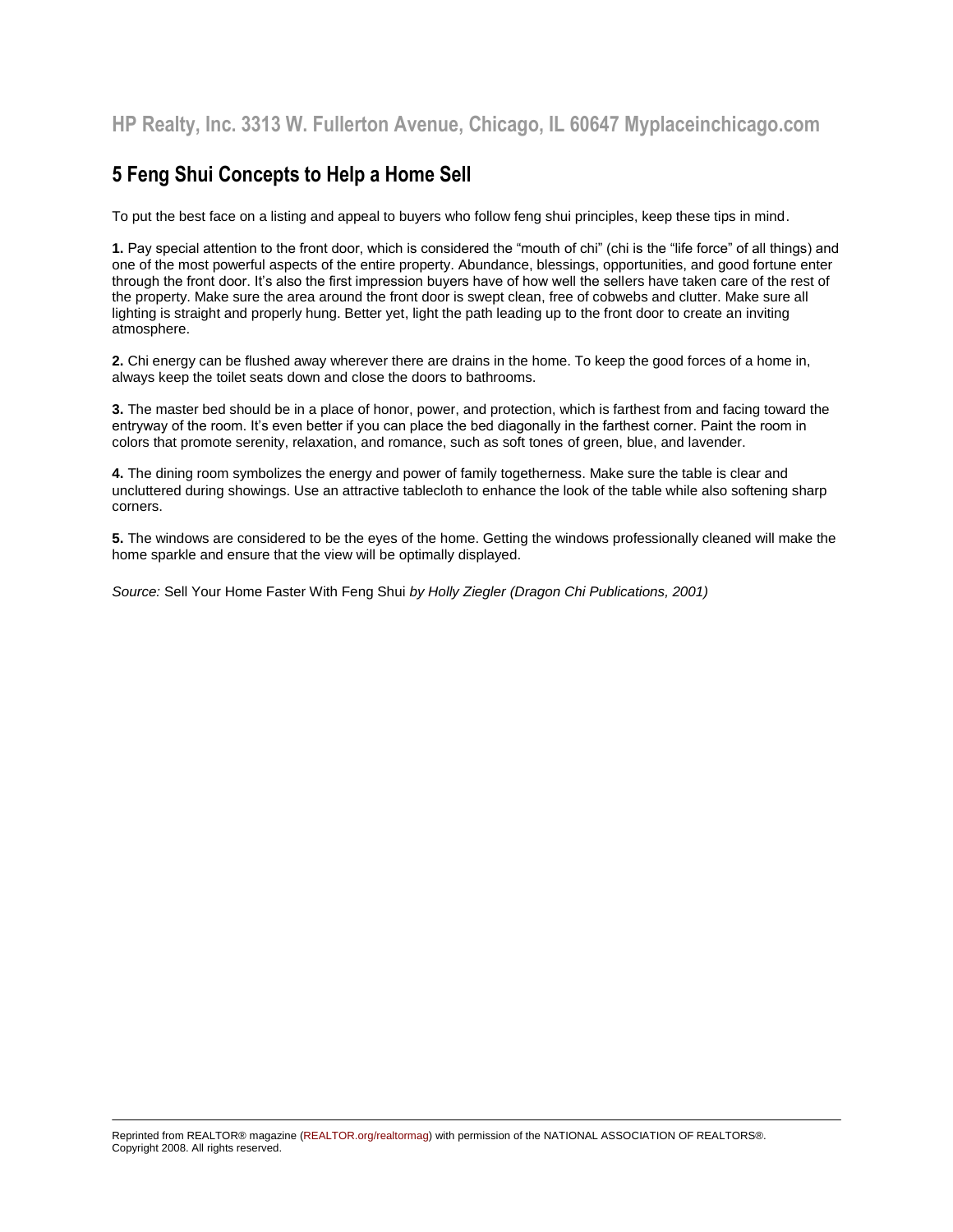# **5 Things to do Before Putting Your Home on the Market**

**1. Have a pre-sale home inspection.** Be proactive by arranging for a pre-sale home inspection. An inspector will be able to give you a good indication of the trouble areas that will stand out to potential buyers, and you'll be able to make repairs before open houses begin.

**2. Organize and clean.** Pare down clutter and pack up your least-used items, such as large blenders and other kitchen tools, out-of-season clothes, toys, and exercise equipment. Store items off-site or in boxes neatly arranged in the garage or basement. Clean the windows, carpets, walls, lighting fixtures, and baseboards to make the house shine.

**3. Get replacement estimates.** Do you have big-ticket items that are worn our or will need to be replaced soon, such your roof or carpeting? Get estimates on how much it would cost to replace them, even if you don't plan to do it yourself. The figures will help buyers determine if they can afford the home, and will be handy when negotiations begin.

**4. Find your warranties.** Gather up the warranties, guarantees, and user manuals for the furnace, washer and dryer, dishwasher, and any other items that will remain with the house.

**5. Spruce up the curb appeal.** Pretend you're a buyer and stand outside of your home. As you approach the front door, what is your impression of the property? Do the lawn and bushes look neatly manicured? Is the address clearly visible? Are pretty flowers or plants framing the entrance? Is the walkway free from cracks and impediments?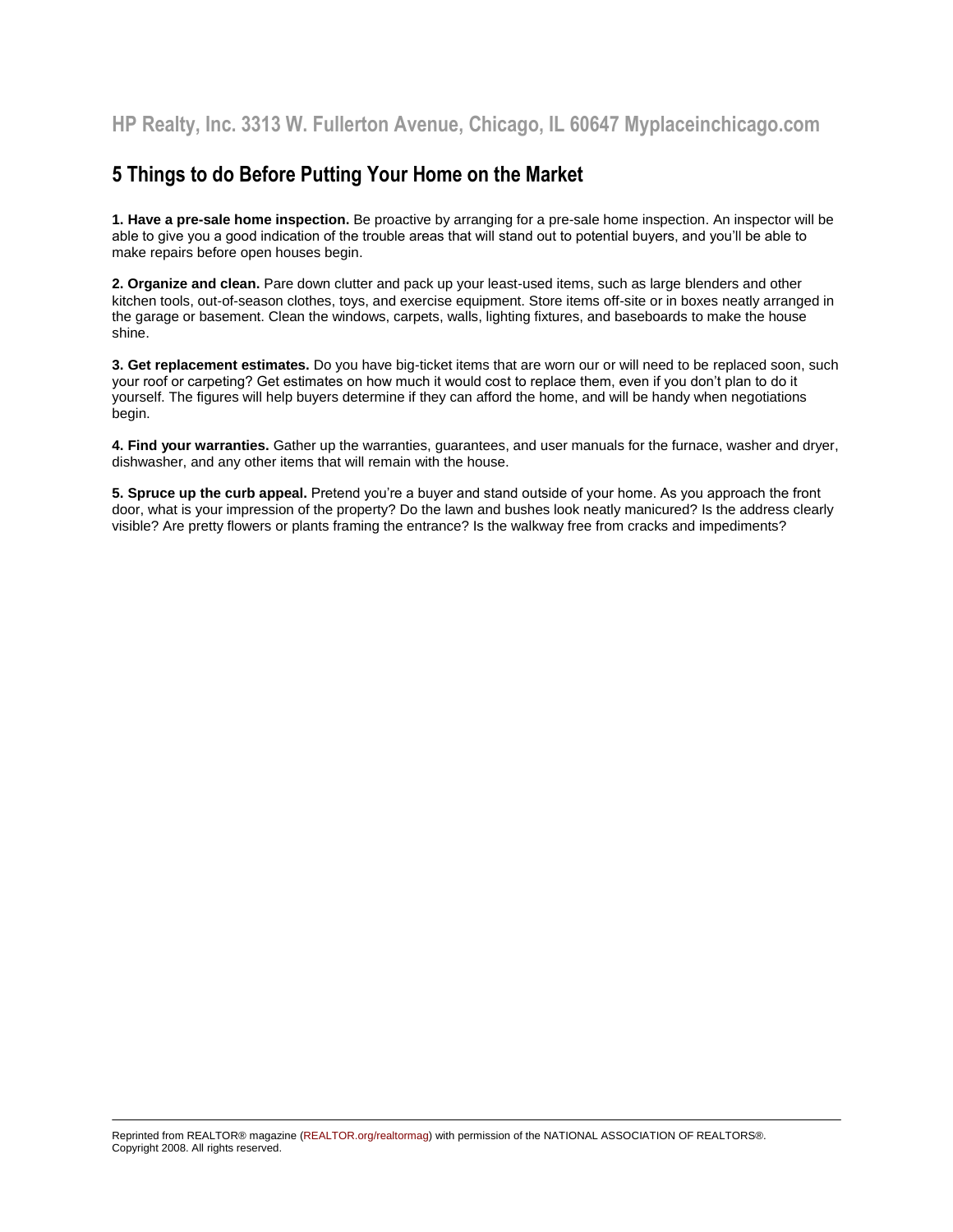### **8 Reasons Why You Should Work With a REALTOR®**

Not all real estate practitioners are REALTORS®. The term REALTOR® is a registered trademark that identifies a real estate professional who is a member of the NATIONAL ASSOCIATION of REALTORS® and subscribes to its strict Code of Ethics. Here are five reasons why it pays to work with a REALTOR®.

**1. Navigate a complicated process.** Buying or selling a home usually requires disclosure forms, inspection reports, mortgage documents, insurance policies, deeds, and multipage settlement statements. A knowledgeable expert will help you prepare the best deal, and avoid delays or costly mistakes.

**2. Information and opinions.** REALTORS® can provide local community information on utilities, zoning, schools, and more. They'll also be able to provide objective information about each property. A professional will be able to help you answer these two important questions: Will the property provide the environment I want for a home or investment? Second, will the property have resale value when I am ready to sell?

**3. Help finding the best property out there.** Sometimes the property you are seeking is available but not actively advertised in the market, and it will take some investigation by your REALTOR® to find all available properties.

**4. Negotiating skills.** There are many negotiating factors, including but not limited to price, financing, terms, date of possession, and inclusion or exclusion of repairs, furnishings, or equipment. In addition, the purchase agreement should provide a period of time for you to complete appropriate inspections and investigations of the property before you are bound to complete the purchase. Your agent can advise you as to which investigations and inspections are recommended or required.

**5. Property marketing power.** Real estate doesn't sell due to advertising alone. In fact, a large share of real estate sales comes as the result of a practitioner's contacts through previous clients, referrals, friends, and family. When a property is marketed with the help of a REALTOR®, you do not have to allow strangers into your home. Your REALTOR® will generally prescreen and accompany qualified prospects through your property.

**6. Someone who speaks the language.** If you don't know a CMA from a PUD, you can understand why it's important to work with a professional who is immersed in the industry and knows the real estate language.

**7. Experience.** Most people buy and sell only a few homes in a lifetime, usually with quite a few years in between each purchase. Even if you have done it before, laws and regulations change. REALTORS®, on the other hand, handle hundreds of real estate transactions over the course of their career. Having an expert on your side is critical.

**8. Objective voice.** A home often symbolizes family, rest, and security — it's not just four walls and a roof. Because of this, homebuying and selling can be an emotional undertaking. And for most people, a home is the biggest purchase they'll every make. Having a concerned, but objective, third party helps you stay focused on both the emotional and financial issues most important to you.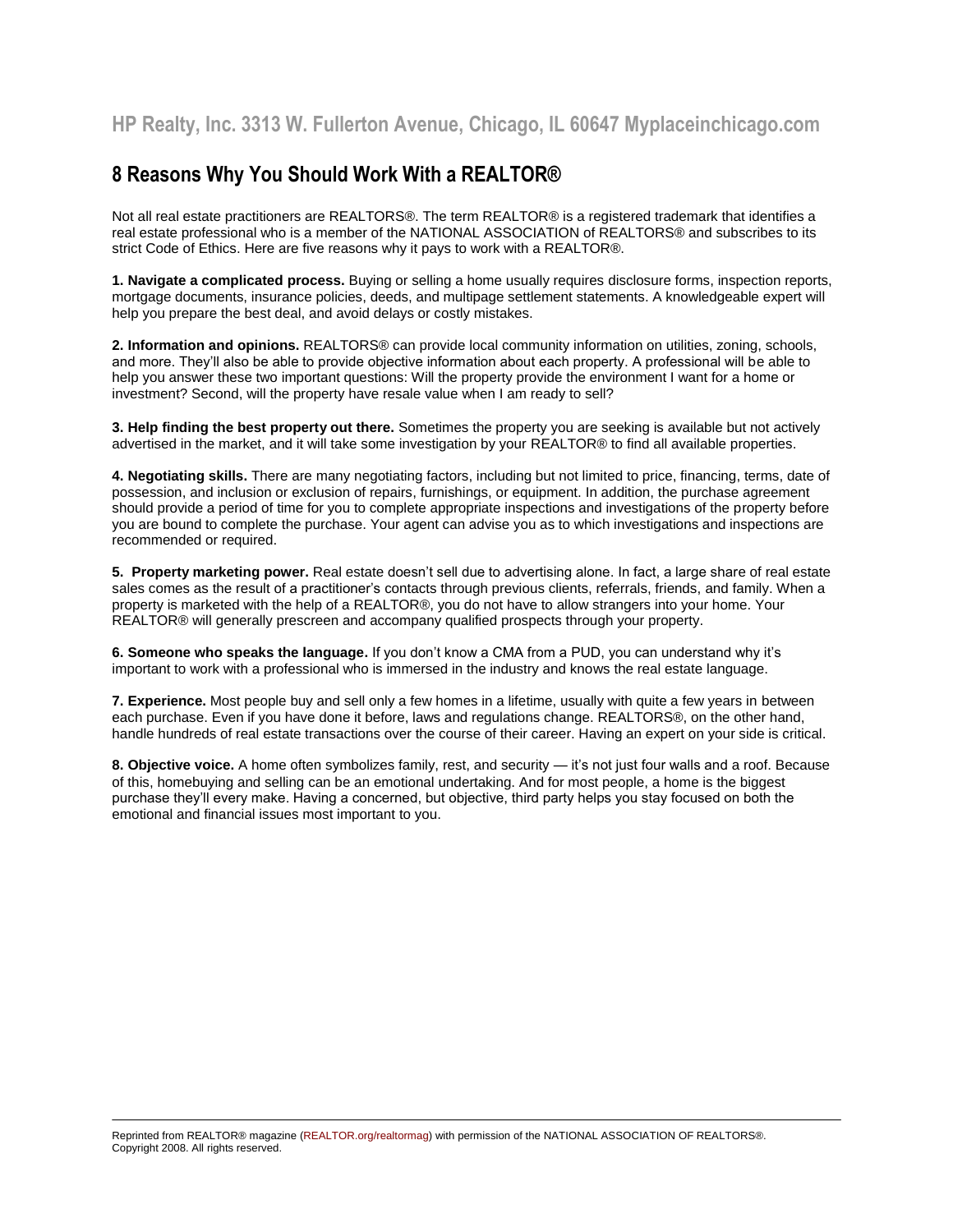# **12 Questions to Ask When Choosing Your REALTOR®**

Make sure you choose a REALTOR® who will provide top-notch service and meet your unique needs.

**1. How long have you been in residential real estate sales? Is it your full-time job?** While experience is no guarantee of skill, real estate — like many other professions — is mostly learned on the job.

**2. What designations do you hold?** Designations such as GRI and CRS®, which require that agents take additional, specialized real estate training, are held only by about one-quarter of real estate practitioners.

**3. How many homes did you and your real estate brokerage sell last year?** By asking this question, you'll get a good idea of how much experience the practitioner has.

**4. How many days did it take you to sell the average home? How did that compare to the overall market?** The REALTOR® you interview should have these facts on hand, and be able to present market statistics from the local MLS to provide a comparison.

**5. How close to the initial asking prices of the homes you sold were the final sale prices?** This is one indication of how skilled the REALTOR® is at pricing homes and marketing to suitable buyers. Of course, other factors also may be at play, including an exceptionally hot or cool real estate market.

**6. What types of specific marketing systems and approaches will you use to sell my home?** You don't want someone who's going to put a For Sale sign in the yard and hope for the best. Look for someone who has aggressive and innovative approaches, and knows how to market your property competitively on the Internet. Buyers today want information fast, so it's important that your REALTOR® is responsive.

**7. Will you represent me exclusively, or will you represent both the buyer and the seller in the transaction?** While it's usually legal to represent both parties in a transaction, it's important to understand where the practitioner's obligations lie. Your REALTOR® should explain his or her agency relationship to you and describe the rights of each party.

**8. Can you recommend service providers who can help me obtain a mortgage, make home repairs, and help with other things I need done?** Because REALTORS® are immersed in the industry, they're wonderful resources as you seek lenders, home improvement companies, and other home service providers. Practitioners should generally recommend more than one provider and let you know if they have any special relationship with or receive compensation from any of the providers.

**9. What type of support and supervision does your brokerage office provide to you?** Having resources such as in-house support staff, access to a real estate attorney, and assistance with technology can help an agent sell your home.

**10. What's your business philosophy?** While there's no right answer to this question, the response will help you assess what's important to the agent and determine how closely the agent's goals and business emphasis mesh with your own.

**11. How will you keep me informed about the progress of my transaction? How frequently?** Again, this is not a question with a correct answer, but how you judge the response will reflect your own desires. Do you want updates twice a week or do you prefer not to be bothered unless there's a hot prospect? Do you prefer phone, e-mail, or a personal visit?

**12. Could you please give me the names and phone numbers of your three most recent clients?** Ask recent clients if they would work with this REALTOR® again. Find out whether they were pleased with the communication style, follow-up, and work ethic of the REALTOR®.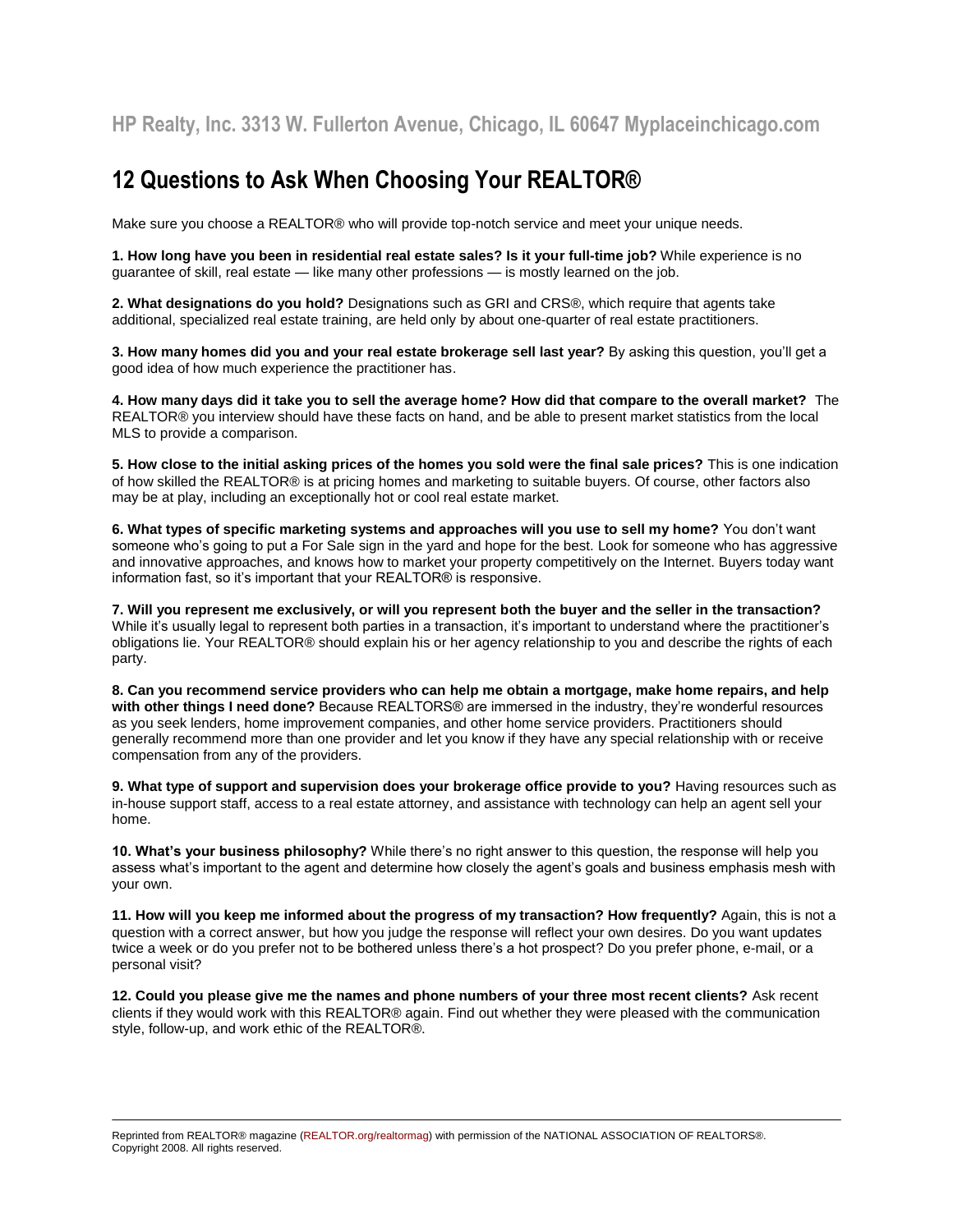# **Checklist: 17 Service Providers You'll Need When You Sell**

- □ Real estate attorney
- □ Appraiser
- □ Home inspector
- □ Mortgage loan officer
- □ Environmental specialist □ Lead paint inspector
- □ Radon inspector
- □ Tax adviser
- □ Sanitary systems expert
- □ Occupancy permit inspector
- □ Zoning inspector
- □ Survey company
- □ Flood plain inspector
- □ Termite inspector
- □ Title company<br>□ Insurance con
- □ Insurance consultant<br>□ Moving company
- Moving company

*Used with permission from Kim Daugherty, Real Estate Checklists and Systems, www.realestatechecklists.com.*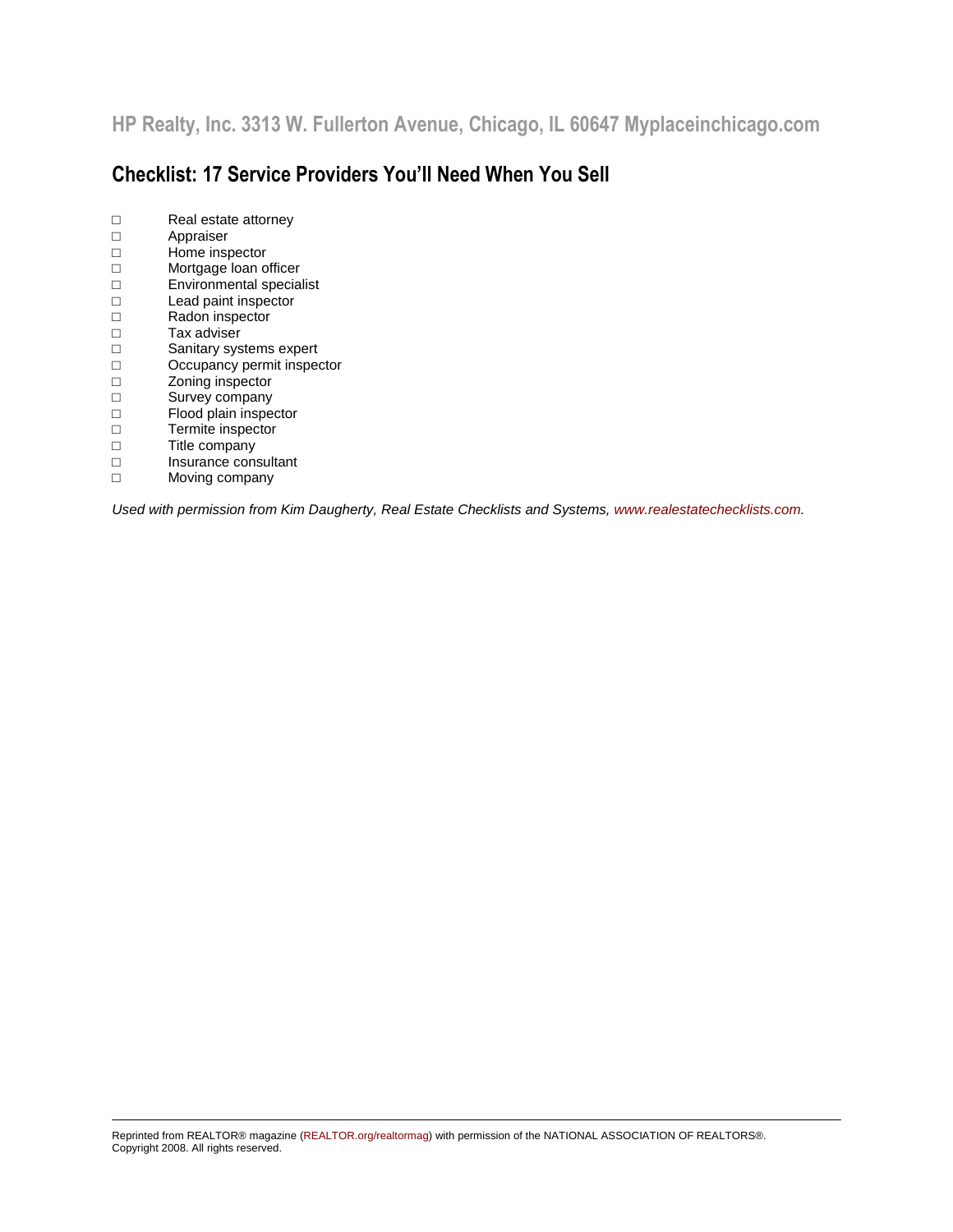# **Does Moving Up Make Sense?**

These questions will help you decide whether you're ready for a home that's larger or in a more desirable location. If you answer yes to most of the questions, it's a sign that you may be ready to move.

**1. Have you built substantial equity in your current home?** Look at your annual mortgage statement or call your lender to find out. Usually, you don't build up much equity in the first few years of your mortgage, as monthly payments are mostly interest, but if you've owned your home for five or more years, you may have significant, unrealized gains.

**2. Has your income or financial situation improved?** If you're making more money, you may be able to afford higher mortgage payments and cover the costs of moving.

**3. Have you outgrown your neighborhood?** The neighborhood you pick for your first home might not be the same neighborhood you want to settle down in for good. For example, you may have realized that you'd like to be closer to your job or live in a better school district.

**4. Are there reasons why you can't remodel or add on?** Sometimes you can create a bigger home by adding a new room or building up. But if your property isn't large enough, your municipality doesn't allow it, or you're simply not interested in remodeling, then moving to a bigger home may be your best option.

**5. Are you comfortable moving in the current housing market?** If your market is hot, your home may sell quickly and for top dollar, but the home you buy also will be more expensive. If your market is slow, finding a buyer may take longer, but you'll have more selection and better pricing as you seek your new home.

**6. Are interest rates attractive?** A low rate not only helps you buy a larger home, but also makes it easier to find a buyer.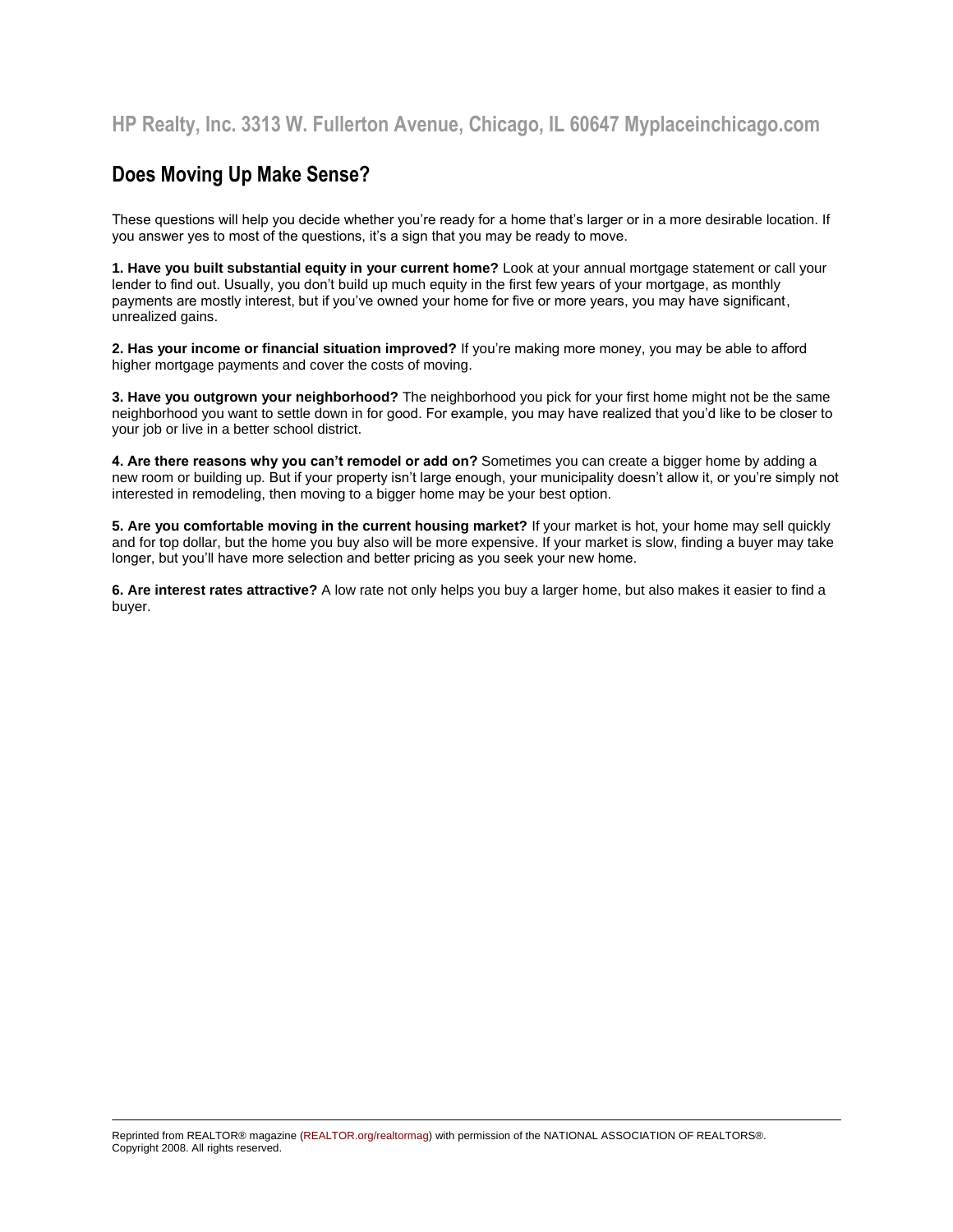# **Forms You'll Need to Sell Your Home**

**1. Property disclosure form.** This form requires you to reveal all known defects to your property. Check with your state government to see if there is a special form required in your state.

**2. Purchasers access to premises agreement.** This agreement sets conditions for permitting the buyer to enter your home for activities such as measuring for draperies before you move.

**3. Sales contract.** The agreement between you and the seller on terms and conditions of sale. Again, check with your state real estate department to see if there is a required form.

**4. Sales contract contingency clauses.** In addition to the contract, you may need to add one or more attachments to the contract to address special contingencies — such as the buyer's need to sell a home before purchasing yours.

**5. Pre- and post-occupancy agreements.** Unless you're planning on moving out and the buyer moving in on the day of closing, you'll need an agreement on the terms and costs of occupancy once the sale closes.

**6. Lead-based paint disclosure pamphlet**. If your home was built before 1978, you must provide the pamphlet to all sellers. You must also have buyers sign a statement indicating they received the pamphlet.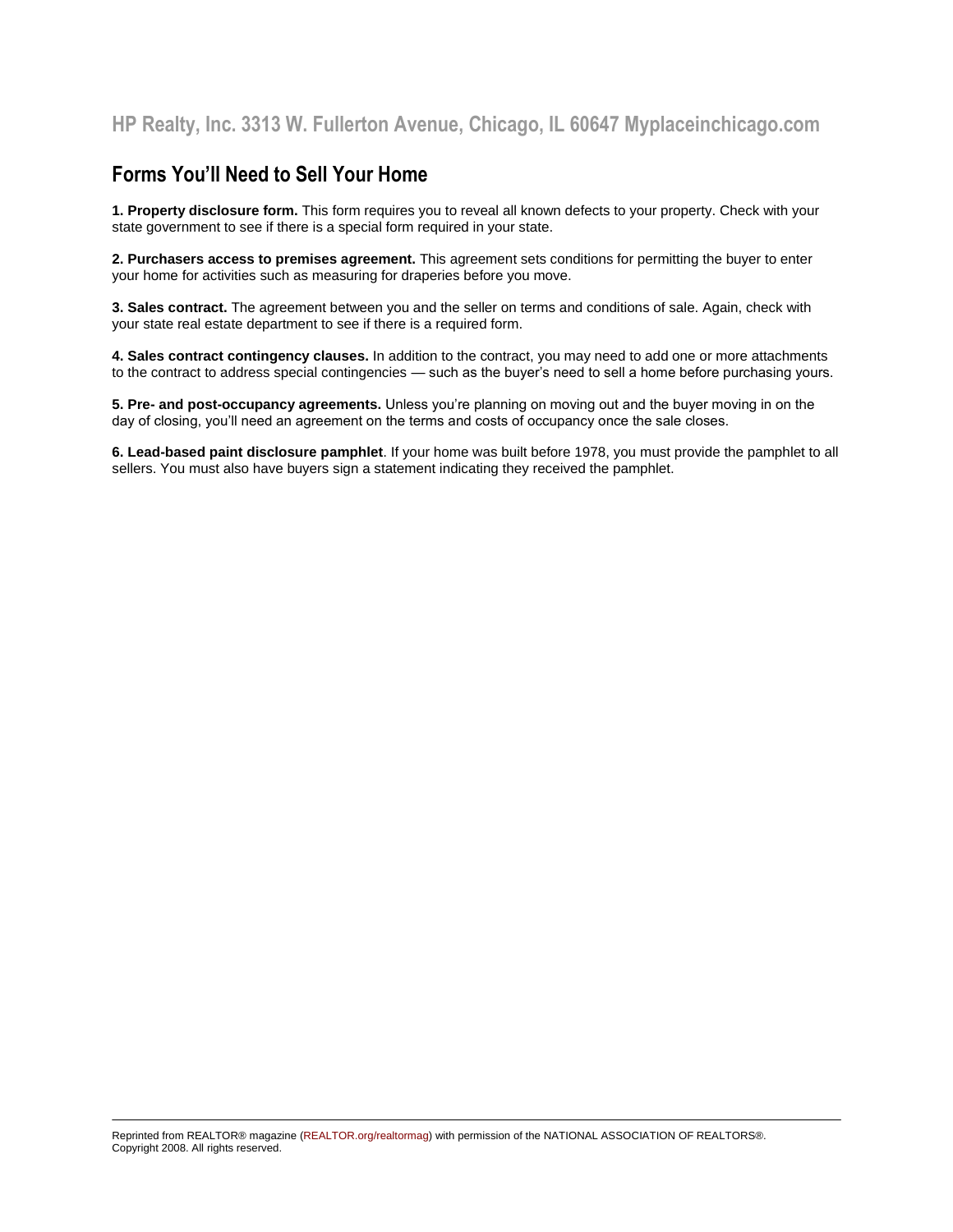# **Open House Safety Tips**

An open house can be a great sales tool, but it also exposes you to numerous unfamiliar people for the first time. Stay safe by practicing these guidelines.

- Call the local police department and ask them to have a squad care drive by during your openhouse hours.
- Check your cell phone's strength and signal prior to the open house. Have emergency numbers programmed on speed dial. Carry an extra, fully charged cell phone battery.
- Determine several "escape" routes that you can use in case of an emergency. Make sure all deadbolt locks are unlocked to facilitate a faster escape.
- Turn on the lights and open the curtains. These are not only sound safety procedures, but also great marketing tactics.
- Make sure that if you were to escape by the back door, you could escape from the backyard. Frequently, high fences surround yards that contain swimming pools or hot tubs.
- When prospective buyers begin to arrive, jot down their car descriptions, license numbers and physical descriptions.
- When showing the house, always walk behind the prospect. Direct them; don't lead them. Say, for example, "The kitchen is on your left," and gesture for them to go ahead of you.
- Notify a friend or a relative that you will be calling in every hour on the hour. And if you don't call, they are to notify the police immediately.
- Inform a neighbor that you will be showing the house and ask if he or she would keep an eye and ear open for anything out of the ordinary.

*Source: National Association of REALTORS® Safety Week kit*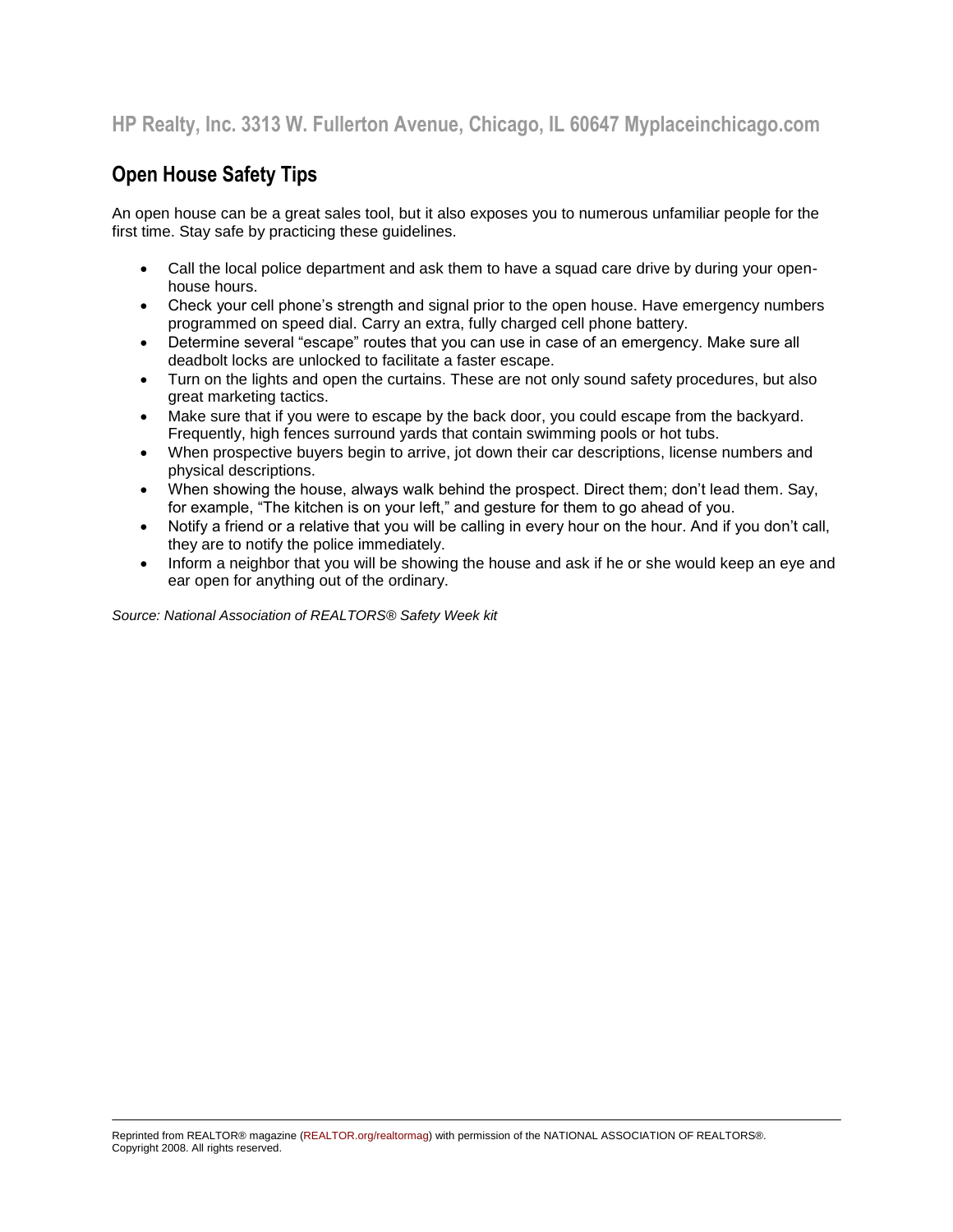### **How to Get an Offer on Your Home**

**1. Price it right.** Set a price at the lower end of your property's realistic price range.

**2. Prepare for visitors.** Get your house market ready at least two weeks before you begin showing it.

**3. Be flexible about showings.** It's often disruptive to have a house ready to show at the spur of the moment. But the more amenable you can be about letting people see your home, the sooner you'll find a buyer.

**4. Anticipate the offers.** Decide in advance what price and terms you'll find acceptable.

**5. Don't refuse to drop the price.** If your home has been on the market for more than 30 days without an offer, you should be prepared to at least consider lowering your asking price.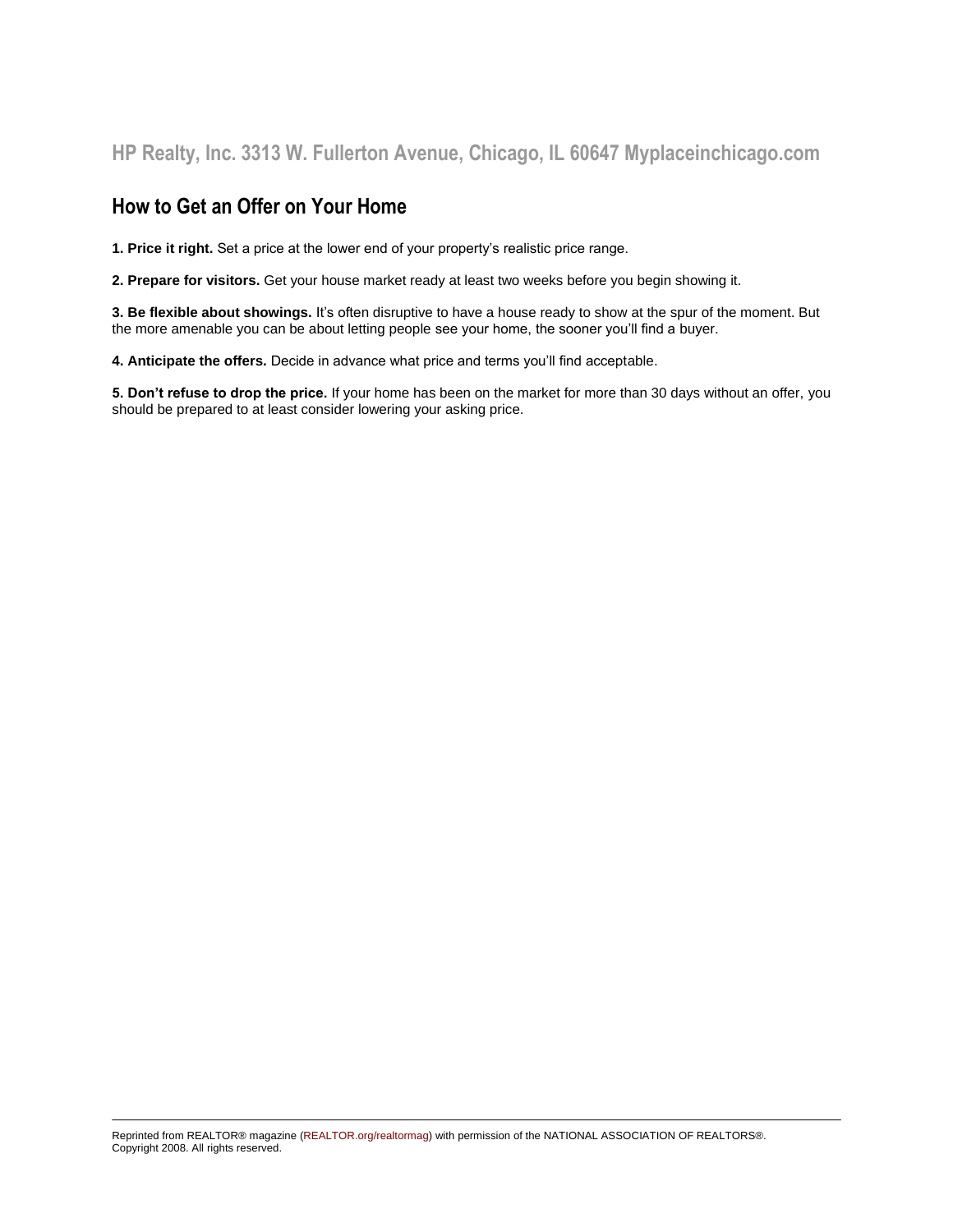# **Moving Checklist for Sellers**

- □ Provide the post office with your forwarding address two to four weeks ahead of the move.
- □ Notify your credit card companies, magazine subscriptions, and bank of your change of address.
- □ Create a list of friends, relatives, and business colleagues who need to be notified about your move.
- □ Arrange to disconnect utilities and have them connected at your new home.
- □ Cancel the newspaper, or change the address so it will arrive at your new home.
- □ Check insurance coverage for the items you're moving. Usually movers only cover what they pack.
- □ Clean out appliances and prepare them for moving, if applicable.
- □ Note the weight of the goods you'll have moved, since long-distance moves are usually billed according to weight. Watch for movers that use excessive padding to add weight.
- □ Check with your condo or co-op about any restrictions on using the elevator or particular exits for moving.
- □ Have a "first open" box with the things you'll need most, such as toilet paper, soap, trash bags, scissors, hammer, screwdriver, pencils and paper, cups and plates, water, snacks, and toothpaste.

#### **Plus, if you're moving out of town, be sure to:**

- □ Get copies of medical and dental records and prescriptions for your family and your pets.
- □ Get copies of children's school records for transfer.
- □ Ask friends for introductions to anyone they know in your new neighborhood.
- □ Consider special car needs for pets when traveling.
- □ Let a friend or relative know your route.
- □ Empty your safety deposit box.
- □ Put plants in boxes with holes for air circulation if you're moving in cold weather.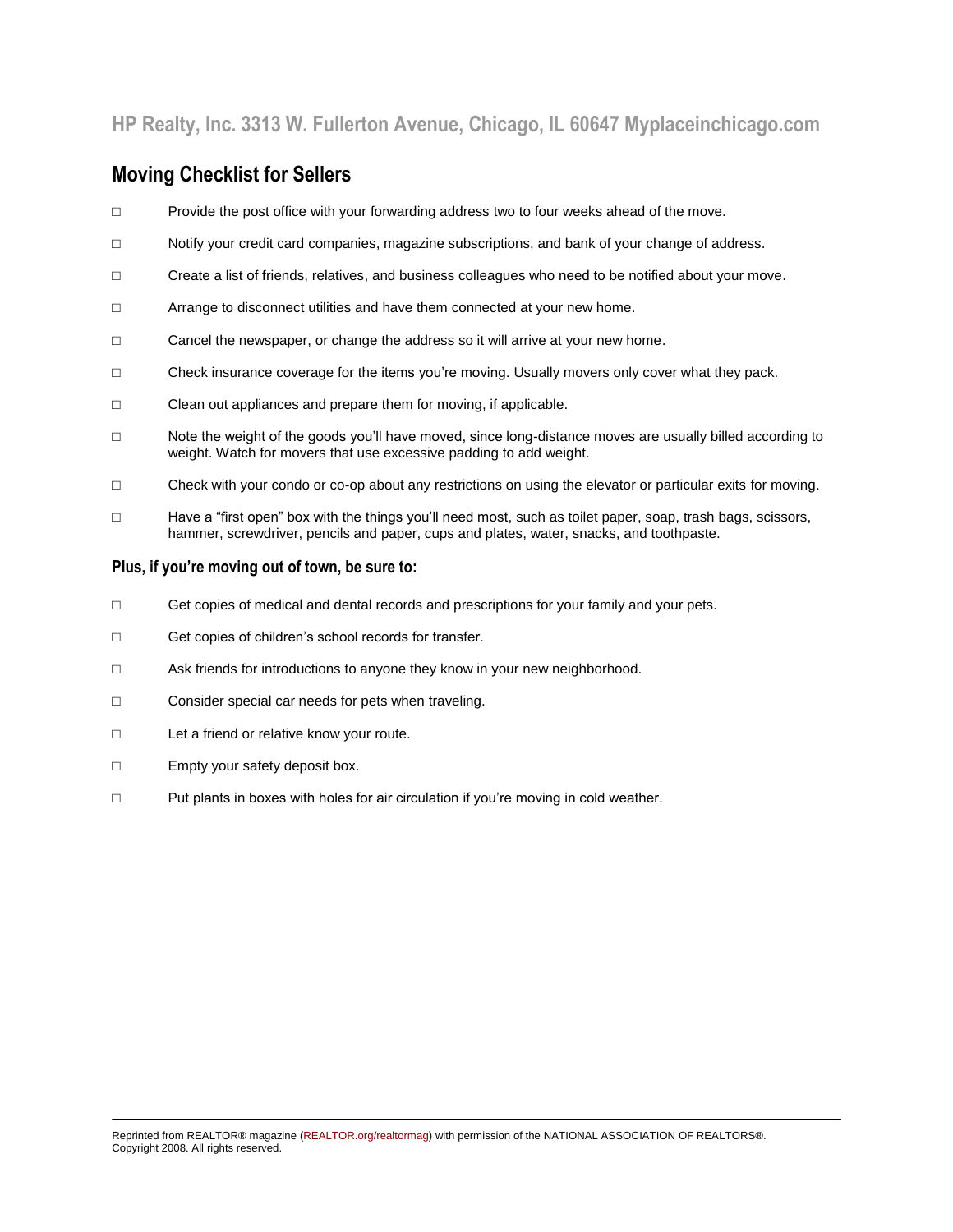### **Simple Tips for Better Home Showings**

**1. Remove clutter and clear off counters.** Throw out stacks of newspapers and magazines and stow away most of your small decorative items. Put excess furniture in storage, and remove out-of-season clothing items that are cramping closet space. Don't forget to clean out the garage, too.

**2. Wash your windows and screens.** This will help get more light into the interior of the home.

**3. Keep everything extra clean.** A clean house will make a strong first impression and send a message to buyers that the home has been well-cared for. Wash fingerprints from light switch plates, mop and wax floors, and clean the stove and refrigerator. Polish your doorknobs and address numbers. It's worth hiring a cleaning service if you can afford it.

**4. Get rid of smells.** Clean carpeting and drapes to eliminate cooking odors, smoke, and pet smells. Open the windows to air out the house. Potpourri or scented candles will help.

**5. Brighten your rooms.** Put higher wattage bulbs in light fixtures to brighten up rooms and basements. Replace any burned-out bulbs in closets. Clean the walls, or better yet, brush on a fresh coat of neutral color paint.

**6. Don't disregard minor repairs.** Small problems such as sticky doors, torn screens, cracked caulking, or a dripping faucet may seem trivial, but they'll give buyers the impression that the house isn't well-maintained.

**7. Tidy your yard.** Cut the grass, rake the leaves, add new mulch, trim the bushes, edge the walkways, and clean the gutters. For added curb appeal, place a pot of bright flowers near the entryway.

**8. Patch holes**. Repair any holes in your driveway and reapply sealant, if applicable.

**9. Add a touch of color in the living room.** A colored afghan or throw on the couch will jazz up a dull room. Buy new accent pillows for the sofa.

#### **10. Buy a flowering plant and put it near a window you pass by frequently.**

**11. Make centerpieces for your tables.** Use brightly colored fruit or flowers.

**12. Set the scene.** Set the table with fancy dishes and candles, and create other vignettes throughout the home to help buyers picture living there. For example, in the basement you might display a chess game in progress.

**13. Replace heavy curtains with sheer ones that let in more light.** Show off the view if you have one.

**14. Accentuate the fireplace.** Lay fresh logs in the fireplace or put a basket of flowers there if it's not in use.

**15. Make the bathrooms feel luxurious.** Put away those old towels and toothbrushes. When buyers enter your bathroom, they should feel pampered. Add a new shower curtain, new towels, and fancy guest soaps. Make sure your personal toiletry items are out of sight.

**16. Send your pets to a neighbor or take them outside.** If that's not possible, crate them or confine them to one room (ideally in the basement), and let the real estate practitioner know where they'll be to eliminate surprises.

**17. Lock up valuables, jewelry, and money.** While a real estate salesperson will be on site during the showing or open house, it's impossible to watch everyone all the time.

**18. Leave the home.** It's usually best if the sellers are not at home. It's awkward for prospective buyers to look in your closets and express their opinions of your home with you there.

Reprinted from REALTOR® magazine (REALTOR.org/realtormag) with permission of the NATIONAL ASSOCIATION OF REALTORS®. Copyright 2008. All rights reserved.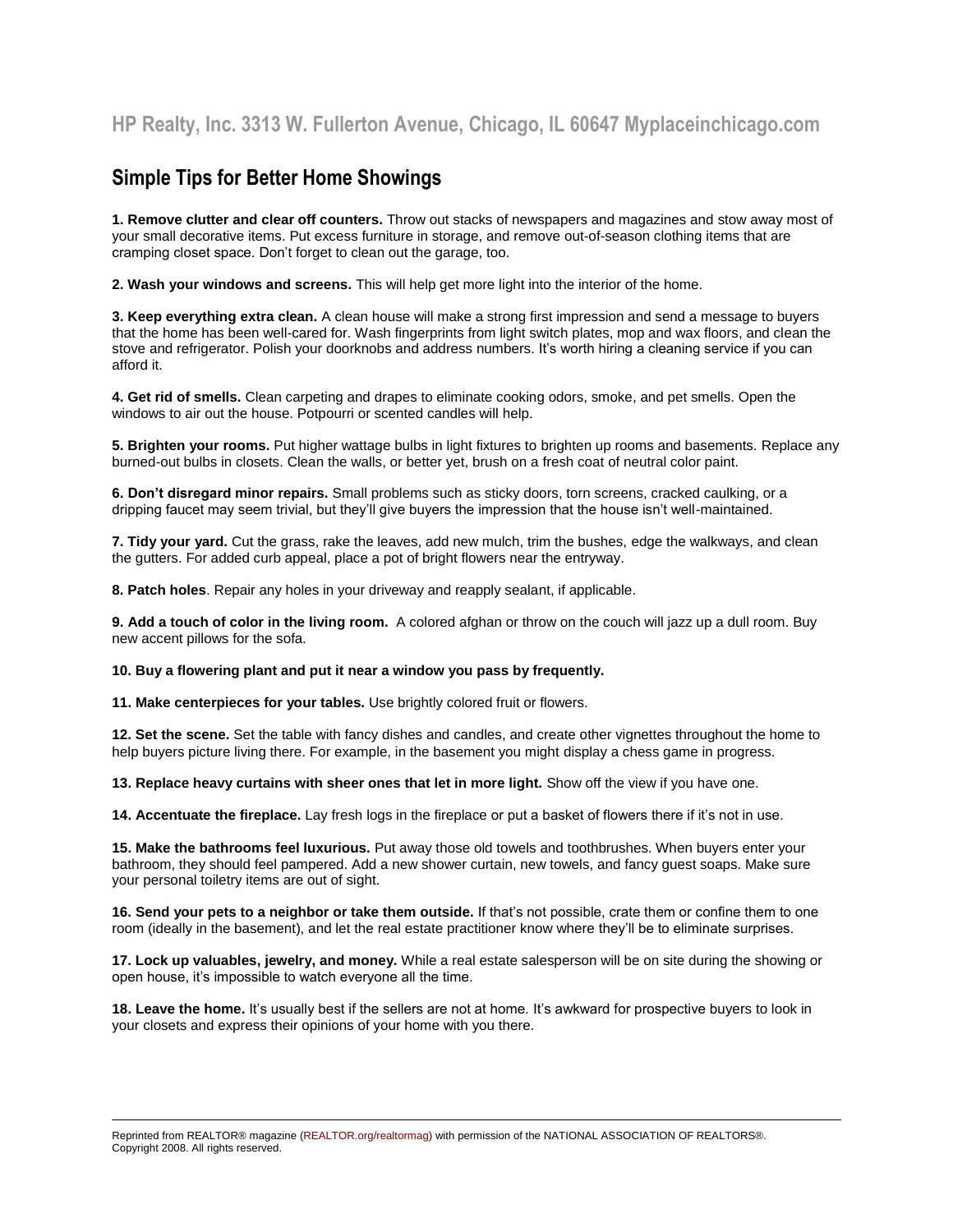### **Low-Cost Ways to Spruce Up Your Home's Exterior**

Make your home more appealing for yourself and potential buyers with these quick and easy tips:

- **1.** Trim bushes so they don't block windows or architectural details.
- **2.** Mow your lawn, and turn on the sprinklers for 30 minutes before the showing to make the lawn sparkle.
- **3.** Put a pot of bright flowers (or a small evergreen in winter) on your porch.
- **4.** Install new doorknobs on your front door.
- **5.** Repair any cracks in the driveway.
- **6.** Edge the grass around walkways and trees.
- **7.** Keep your garden tools and hoses out of sight.
- **8.** Clear toys from the lawn.
- **9.** Buy a new mailbox.
- **10.** Upgrade your outside lighting.
- **11.** Buy a new doormat for the outside of your front door.
- **12.** Clean your windows, inside and outside.
- 13. Polish or replace your house numbers.
- **14.** Place a seasonal wreath on your door.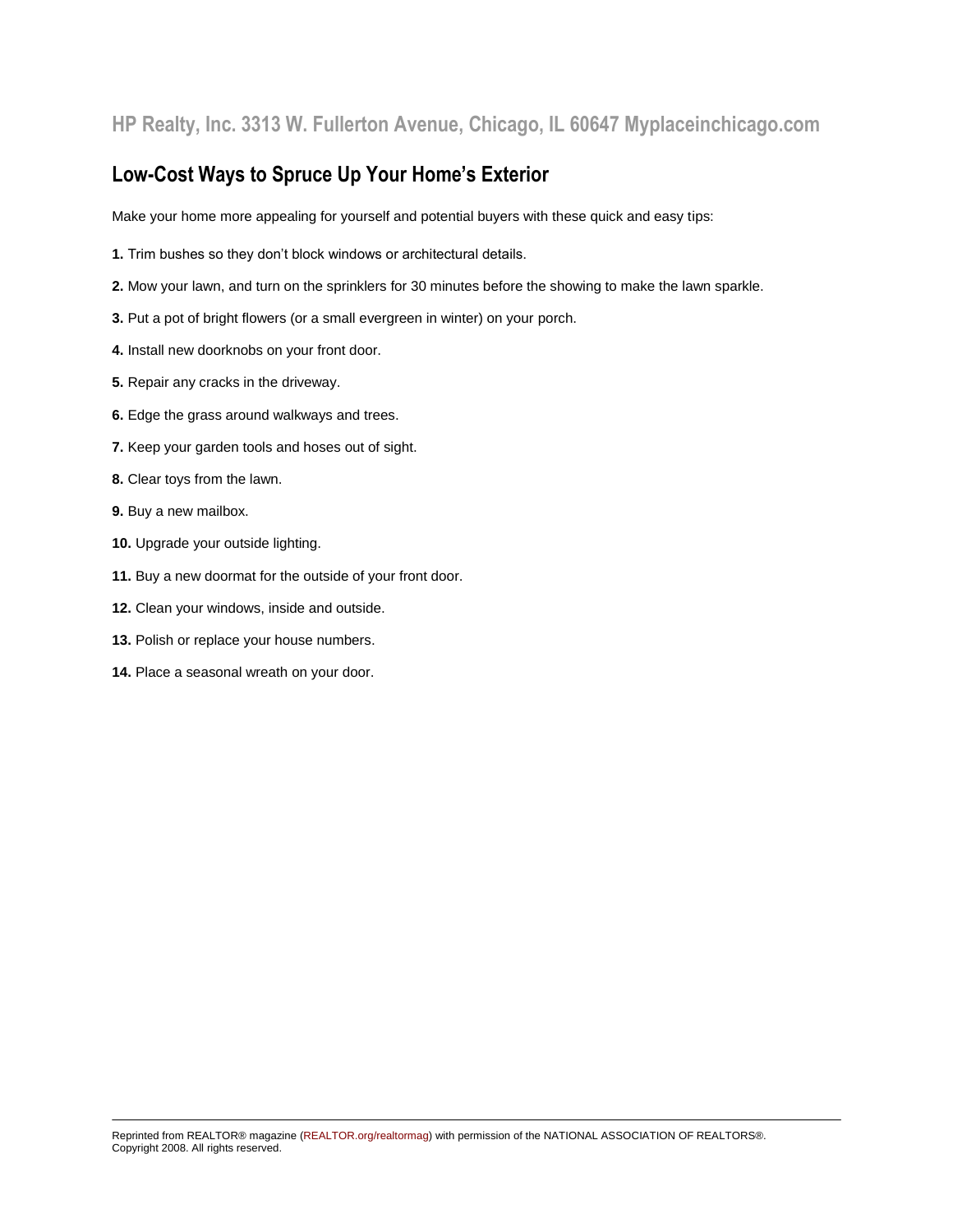# **12 Tips for Hiring a Remodeling Contractor**

**1.** Get at least three written estimates.

- **2.** Check references. If possible, view earlier jobs the contractor completed.
- **3.** Check with the local Chamber of Commerce or Better Business Bureau for complaints.

**4.** Be sure the contract states exactly what is to be done and how change orders will be handled.

**5.** Make as small of a down payment as possible so you won't lose a lot if the contractor fails to complete the job.

**6.** Be sure that the contractor has the necessary permits, licenses, and insurance.

**7.** Check that the contract states when the work will be completed and what recourse you have if it isn't. Also, remember that in many instances you can cancel a contract within three business days of signing it.

**8.** Ask if the contractor's workers will do the entire job or whether subcontractors will be involved too.

**9.** Get the contractor to indemnify you if work does not meet any local building codes or regulations.

**10.** Be sure that the contract specifies the contractor will clean up after the job and be responsible for any damage.

**11.** Guarantee that the materials that will be used meet your specifications.

**12.** Don't make the final payment until you're satisfied with the work.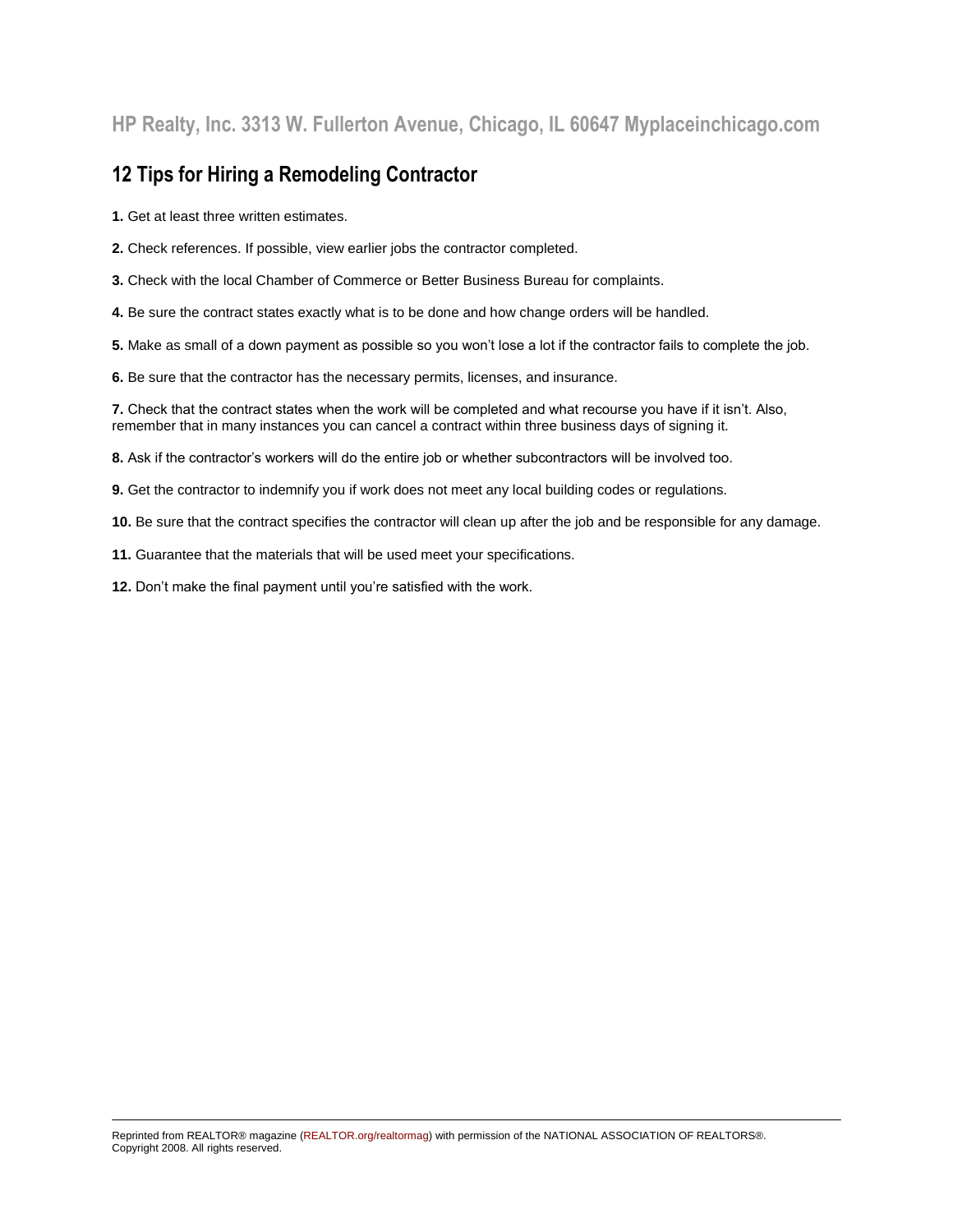#### **Understanding Capital Gains in Real Estate**

When you sell a stock, you owe taxes on your gain — the difference between what you paid for the stock and what you sold it for. The same holds true when selling a home (or a second home), but there are some special considerations.

#### **How to Calculate Gain**

In real estate, capital gains are based not on what you paid for the home, but on its adjusted cost basis. To calculate, follow these steps:

#### **1. Purchase price:** \_\_\_\_\_\_\_\_\_\_\_\_\_\_\_\_\_\_\_\_\_\_\_

The purchase price of the home is the sale price, not the amount of money you actually contributed at closing.

#### **2. Total adjustments: \_**\_\_\_\_\_\_\_\_\_\_\_\_\_\_\_\_\_\_\_\_\_\_

To calculate this, add the following:

- Cost of the purchase including transfer fees, attorney fees, and inspections, but not points you paid on your mortgage.
- Cost of sale including inspections, attorney fees, real estate commission, and money you spent to fix up your home just prior to sale.
- Cost of improvements including room additions, deck, etc. Note here that improvements do not include repairing or replacing something already there, such as putting on a new roof or buying a new furnace.

#### **3. Your home's adjusted cost basis: \_**\_\_\_\_\_\_\_\_\_\_\_\_\_\_\_\_\_\_\_\_\_\_

The total of your purchase price and adjustments is the adjusted cost basis of your home.

**4. Your capital gain: \_**\_\_\_\_\_\_\_\_\_\_\_\_\_\_\_\_\_\_\_\_\_\_

Subtract the adjusted cost basis from the amount your home sells for to get your capital gain.

#### **A Special Real Estate Exemption for Capital Gains**

Since 1997, up to \$250,000 in capital gains (\$500,000 for a married couple) on the sale of a home is exempt from taxation if you meet the following criteria:

- You have lived in the home as your principal residence for two out of the last five years.
- You have not sold or exchanged another home during the two years preceding the sale.
- You meet what the IRS calls "unforeseen circumstances," such as job loss, divorce, or family medical emergency.